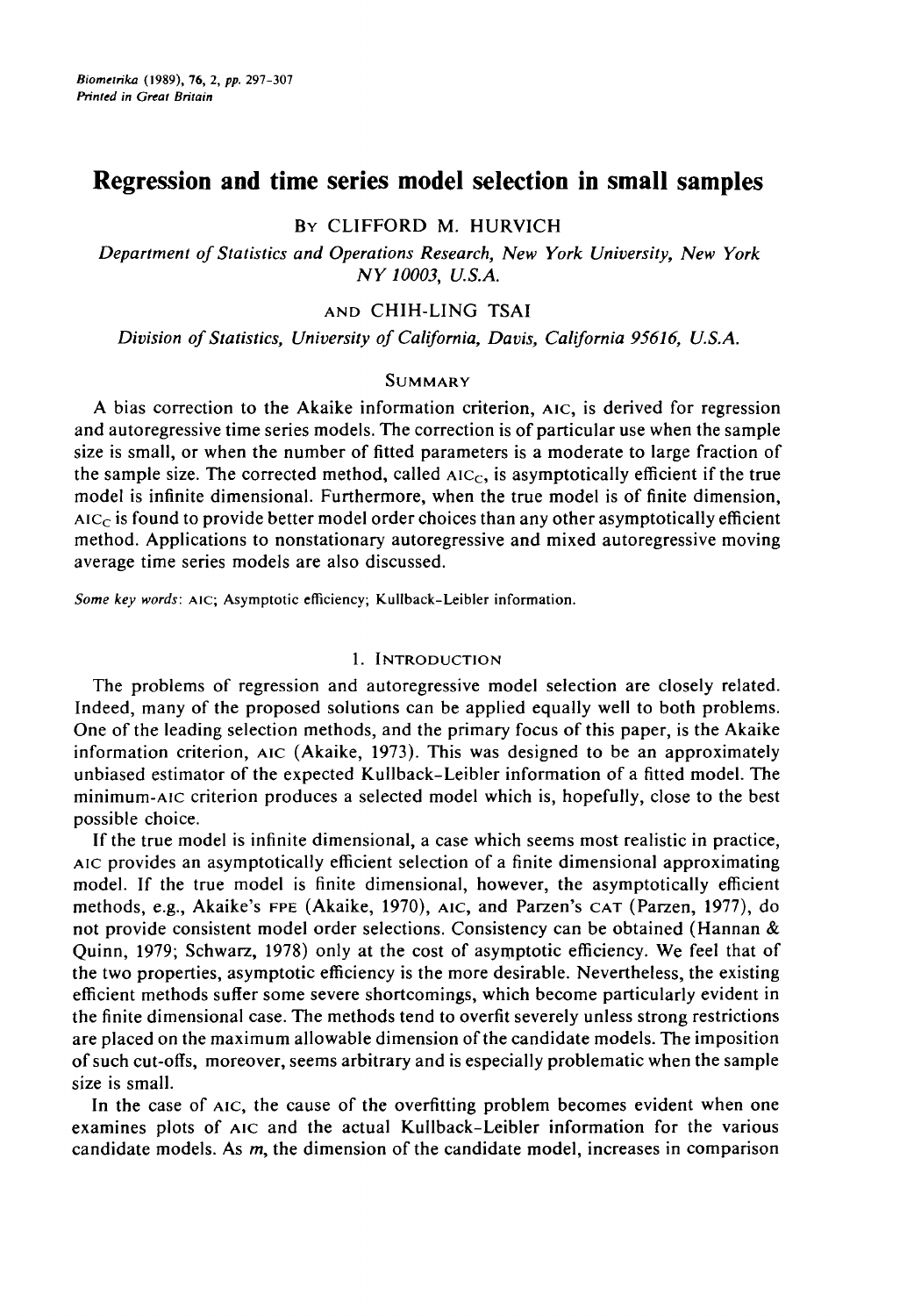to *n,* the sample size, AIC becomes a strongly negatively biased estimate of the information. This bias can lead to overfitting, even if a maximum cut-off is imposed. The bias of AIC may be attributed to the progressive deterioration, as *m/n* is increased, in the accuracy of certain Taylor series expansions for the information used in the derivation of AIC.

In this paper, we will obtain a bias-corrected version of AIC for nonlinear regression and autoregressive time series models. We achieve this by extending the applicability of the corrected AIC, AIC<sub>C</sub>, method originally proposed for linear regression models by Sugiura (1978); AIC<sub>C</sub> is asymptotically efficient, in both regression and time series. For linear regression,  $AIC<sub>C</sub>$  is exactly unbiased, assuming that the candidate family of models includes the true model. For nonlinear regression and time series models, the unbiasedness of AIC<sub>C</sub> is only approximate, since the motivation for AIC<sub>C</sub> in these cases is based on asymptotic theory. In all cases, the reduction in bias is achieved without any increase in variance, since  $AIC_C$  may be written as the sum of  $AIC$  and a nonstochastic term. We explore the performance of  $AIC_C$  in small samples, by means of simulations in which the true model is finite dimensional. We find that the bias reduction of  $AIC_C$  compared to AIC is quite dramatic, as is the improvement in the selected model orders. Furthermore, a maximum model order cut-off is not needed for  $AIC<sub>C</sub>$ . Among the efficient methods studied AIC<sub>C</sub> is found to perform best. For small samples,  $AIC<sub>C</sub>$  is able to out-perform even the consistent methods. In view of the theoretical and simulation results, we argue that  $AIC<sub>C</sub>$  should be used routinely in place of  $AIC$  for regression and autoregressive model selection. In addition, we present simulation results demonstrating the effectiveness of  $AIC<sub>C</sub>$  for selection of nonstationary autoregressive and mixed autoregressive-moving average time series models.

The remainder of this paper is organized as follows. Section 2 develops  $AIC<sub>C</sub>$  for general regression models, and presents Monte Carlo results for linear regression model selection. Section 3 develops  $AIC_C$  and presents simulation results for autoregressive model selection. The criteria for regression and autoregressive models have exactly the same form. Section 4 gives concluding remarks. An appendix outlines the derivation of  $AIC<sub>C</sub>$  for autoregressive models.

#### 2. MODEL SELECTION FOR REGRESSION

Here, we follow essentially the notation of Linhart & Zucchini (1986). Suppose data are generated by the operating model, i.e. true model,

$$
y = \mu + \varepsilon, \tag{1}
$$

where

$$
y=(y_1,\ldots,y_n)^T
$$
,  $\mu=(\mu_1,\ldots,\mu_n)^T$ ,  $\varepsilon=(\varepsilon_1,\ldots,\varepsilon_n)^T$ ,

and the  $\varepsilon_i$  are independent identically distributed normal random variables with mean zero and variance  $\sigma_0^2$ . Additional assumptions about the form of the operating model will be made below. Consider the approximating, or candidate, family of models

$$
y = h(\theta) + u,\tag{2}
$$

where  $\theta$  is an  $m \times 1$  vector,

$$
u=(u_1,\ldots,u_n)^{\mathrm{T}},\quad h(\theta)=(h_1(\theta),\ldots,h_n(\theta))^{\mathrm{T}},
$$

*h* is assumed to be twice continuously differentiable in  $\theta$ , and the  $u_i$  are independent identically distributed normal with mean zero and variance  $\sigma^2$ . We refer to (2) as a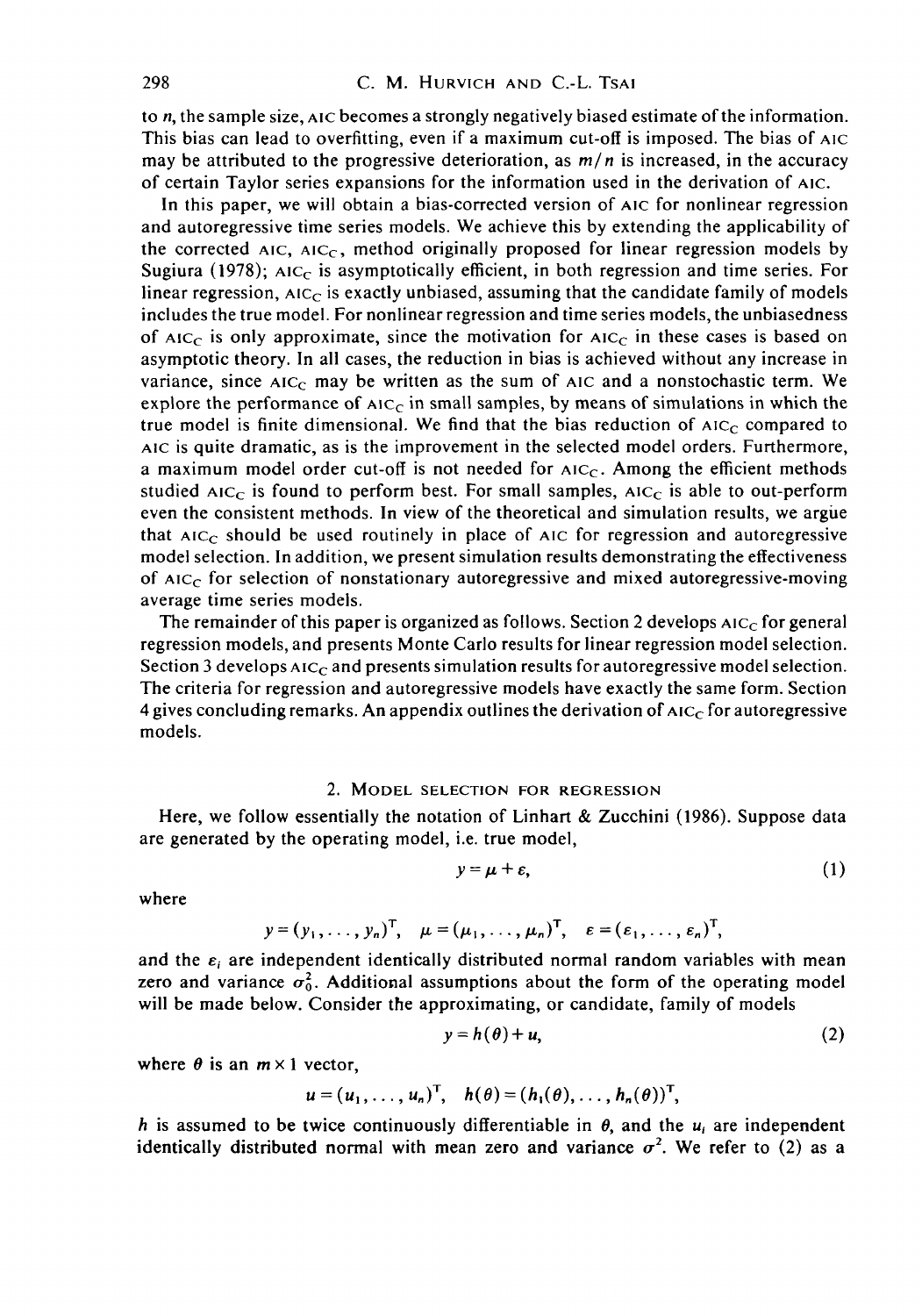model, or alternatively as a family of models, one model for each particular value of  $(\theta, \sigma^2)$ . In the special case that the approximating family and operating model are both linear, we have  $h(\theta) = X\theta$ ,  $\mu = X_0\theta_0$ , where X and  $X_0$  are respectively  $n \times m$  and  $n \times m_0$ matrices of full rank, and  $\theta_0$  is an  $m_0 \times 1$  parameter vector. A useful measure of the discrepancy between the operating and approximating models is the Kullback-Leibler information

$$
\Delta(\theta, \sigma^2) = E_F\{-2\log g_{\theta, \sigma^2}(y)\},
$$

where F denotes the operating model and  $g_{\theta, \sigma^2}(y)$  denotes the likelihood function under the approximating model. We have

$$
\Delta(\theta, \sigma^2) = -2E_F \log \{(2\pi\sigma^2)^{-\frac{1}{2}n} \exp[-\{y - h(\theta)\}^T \{y - h(\theta)\}/(2\sigma^2)]\}
$$
  
=  $n \log (2\pi\sigma^2) + E_F \{\mu + \varepsilon - h(\theta)\}^T \{\mu + \varepsilon - h(\theta)\}/\sigma^2$   
=  $n \log (2\pi\sigma^2) + n\sigma_0^2/\sigma^2 + \{\mu - h(\theta)\}^T \{\mu - h(\theta)\}/\sigma^2$ .

A reasonable criterion for judging the quality of the approximating family in the light of the data is  $E_F{\{\Delta(\hat{\theta}, \hat{\sigma}^2)\}}$ , where  $\hat{\theta}$  and  $\hat{\sigma}^2$  are the maximum likelihood estimates of  $\theta$ and  $\sigma^2$  in the approximating family:  $\hat{\theta}$  minimizes  $\{y - h(\theta)\}^T \{y - h(\theta)\}$ , and

$$
\hat{\sigma}^2 = \{y - h(\hat{\theta})\}^{\mathrm{T}} \{y - h(\hat{\theta})\}/n.
$$

Ignoring the constant *n* log  $(2\pi)$ , we have

$$
\Delta(\hat{\theta}, \hat{\sigma}^2) = n \log \hat{\sigma}^2 + n \sigma_0^2 / \hat{\sigma}^2 + \{ \mu - h(\hat{\theta}) \}^{\text{T}} \{ \mu - h(\hat{\theta}) \} / \hat{\sigma}^2.
$$

Given a collection of competing approximating families, then, the one which minimizes  $E_F\{\Delta(\hat{\theta}, \hat{\sigma}^2)\}\$ is, in a sense, closest to the truth, and is to be preferred. Of course,  $E_F\{\Delta(\hat{\theta}, \hat{\sigma}^2)\}\$ is unknown, but it can be estimated if certain additional assumptions are made. The Akaike information criterion

$$
AIC = n(\log \hat{\sigma}^2 + 1) + 2(m + 1),
$$
 (3)

where *m* is the dimensionality of the approximating model, was designed to provide an approximately unbiased estimate of  $E_F^{\dagger}(\Delta(\hat{\theta}, \hat{\sigma}^2))$ .

We now assume that the approximating family includes the operating model. This is a strong assumption, but it is also used in the derivation of AIC (Linhart & Zucchini, 1986, p. 245). In this case, the mean response function  $\mu$  of the operating model can be written as  $\mu = h(\theta^*)$ , where  $\theta^*$  is an  $m \times 1$  unknown vector. The linear expansion of  $h(\hat{\theta})$ at  $\theta = \theta^*$  is given by

$$
h(\hat{\theta}) \approx h(\theta^*) + V(\hat{\theta} - \theta^*),
$$

where  $V = \partial h / \partial \theta$  evaluated at  $\theta = \theta^*$ . Then under the operating model,  $\hat{\theta} - \theta^*$  is approximately multivariate normal,  $N\{0, \sigma_0^2(V^TV)^{-1}\}$ , the quantity  $n\hat{\sigma}^2/\sigma_0^2$  is approximately distributed as  $\chi^2_{n-m}$  independently of  $\hat{\theta}$  (Gallant, 1986, p. 17), and

$$
\left(\frac{n-m}{nm}\right)\frac{1}{\hat{\sigma}^2}\{\mu-h(\hat{\theta})\}^{\mathrm{T}}\{\mu-h(\hat{\theta})\} = \left(\frac{n-m}{nm}\right)\frac{1}{\hat{\sigma}^2}\{h(\theta^*)-h(\hat{\theta})\}^{\mathrm{T}}\{h(\theta^*)-h(\hat{\theta})\}
$$

$$
\approx \left(\frac{n-m}{nm}\right)\frac{1}{\hat{\sigma}^2}(\hat{\theta}-\theta^*)^{\mathrm{T}}V^{\mathrm{T}}V(\hat{\theta}-\theta^*)
$$

is approximately distributed as  $F(m, n-m)$ . Thus,

$$
E_{F}{\{\Delta(\hat{\theta},\hat{\sigma}^2)\}}=\sum_{F}(n \log \hat{\sigma}^2)+n^2/(n-m-2)+nm/(n-m-2)
$$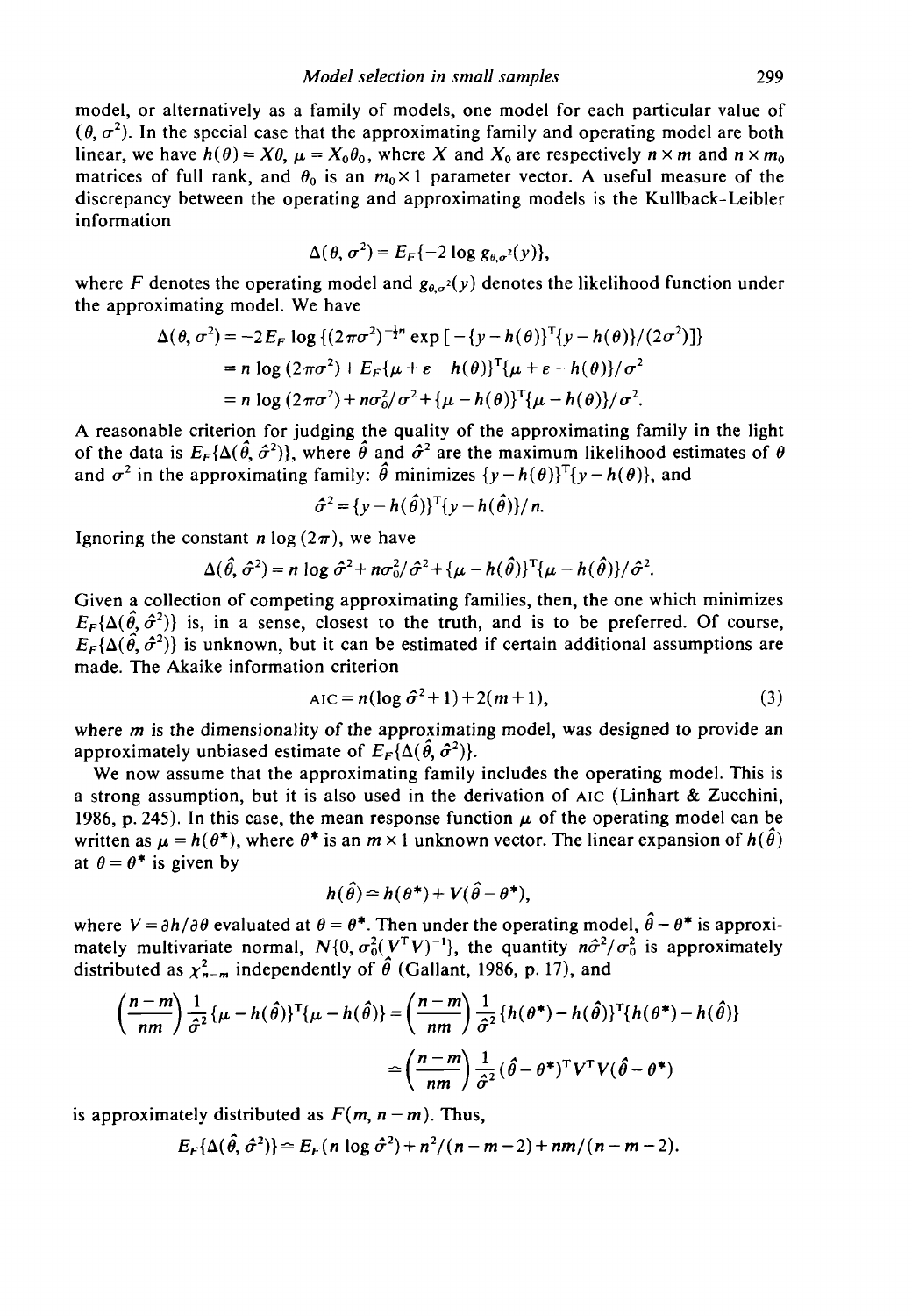Consequently,

$$
\text{AIC}_{\text{C}} = n \log \hat{\sigma}^2 + n \frac{1 + m/n}{1 - (m+2)/n}
$$

is an approximately unbiased estimator of  $E_F$ { $\Delta$ ( $\hat{\theta}$ ,  $\hat{\sigma}^2$ )}. An equivalent form is

$$
AIC_C = AIC + \frac{2(m+1)(m+2)}{n-m-2}.
$$
 (4)

Thus,  $AIC_C$  is the sum of  $AIC$  and an additional nonstochastic penalty term,

$$
2(m+1)(m+2)/(n-m-2)
$$
.

If the approximating models are linear, it follows from Shibata (1981, p. 53) that  $AIC_C$ is asymptotically efficient.

For the remainder of this section, we assume for simplicity that the approximating family and operating model are both linear;  $h(\theta) = X\theta$ ,  $\mu = X_0\theta_0$ . If the approximating family includes the operating model, then  $V = X$  and  $\mu = X\theta^*$ . In this case, AIC<sub>C</sub> is an exactly unbiased estimator of  $E_F\{\Delta(\hat{\theta}, \hat{\sigma}^2)\}$ , as originally given for the linear regression case by Sugiura (1978, eqn (3.5)). Curiously Sugiura (1978) did not explore the smallsample performance of  $AIC<sub>C</sub>$ , and indeed for the two data sets he examined, AIC and  $AIC<sub>C</sub>$  produced identical selections.

To compare the small-sample performance of various selection criteria in the linear regression case, 100 realizations were generated from model (1) with  $\mu = X_0 \theta_0$ ,  $m_0 = 3$ ,  $\theta_0 = (1, 2, 3)^T$  and  $\sigma_0^2 = 1$ . Two sample sizes were used:  $n = 10$  and  $n = 20$ . There were seven candidate variables, stored in an  $n \times 7$  matrix X of independent identically distributed normal random variables. The candidate models were linear, and included the columns of X in a sequentially nested fashion; i.e. the candidate model of dimension *m* consisted of columns  $1, \ldots, m$  of X. The true model consisted of  $X_0$ , the first 3 columns of *X.*

For each realization, the following criteria were used to select a value of  $m$ :  $AIC_{C}$ , equation (4); AIC, equation (2); FPE (Akaike, 1970, eqn  $(4.7)$ ); FPE4 (Bhansali & Downham, 1977, p. 547); HQ (Hannan & Quinn, 1979, p. 191); sic (Schwarz, 1978; Priestley, 1981, p. 376); CP (Mallows, 1973, eqn (3)); and PRESS (Allen, 1974, p. 126). Of these criteria,  $HQ$  and sic are consistent (Shibata, 1986), and  $AIC<sub>C</sub>$ ,  $AIC$ , FPE, CP are asymptotically efficient (Shibata, 1981, p. 53).

For *n* = 10, the left-hand side of Table 1 gives the frequency of the order selected by the various criteria. Here,  $AIC_C$  clearly provides the best selection of m among all criteria

Table 1. *Frequency of order selected by various criteria in* 100 *realizations of regression model with*  $m_0 = 3$ ,  $n = 10$ , 20

|              | Selected model order, m |    |    |          |    |          |          |    |    |   |   |   |
|--------------|-------------------------|----|----|----------|----|----------|----------|----|----|---|---|---|
|              |                         |    | 4  |          | 6  |          |          | 3  | 4  |   | 6 |   |
| Criterion    |                         |    |    | $n = 10$ |    | $n = 20$ |          |    |    |   |   |   |
| $AIC_C$      |                         | 96 |    | $\bf{0}$ | 0  | 0        | 0        | 88 | 9  |   |   | 0 |
| <b>AIC</b>   | 0                       | 36 | 8  | 6        | 16 | 34       | 0        | 64 | 13 | 9 |   |   |
| <b>FPE</b>   | 0                       | 46 | 12 | 12       | 9  | 21       | 0        | 68 | 13 | 8 | 6 |   |
| FPE4         | $\bf{0}$                | 57 | 10 | 9        |    | 17       | 0        | 87 | 7  |   |   | 0 |
| HQ           | $\bf{0}$                | 24 | 11 | 13       | 13 | 39       | $\bf{0}$ | 70 | 12 | 8 | 6 | 4 |
| <b>SIC</b>   | 0                       | 41 | 9  | 10       | 11 | 29       | 0        | 84 | 8  |   |   | 2 |
| $\bf CP$     | $\bf{0}$                | 61 | 8  | 8        | 6  | 17       | 0        | 77 | 11 |   | 3 | 2 |
| <b>PRESS</b> |                         | 58 | 11 | 12       |    |          | 0        | 75 | 13 | 8 |   |   |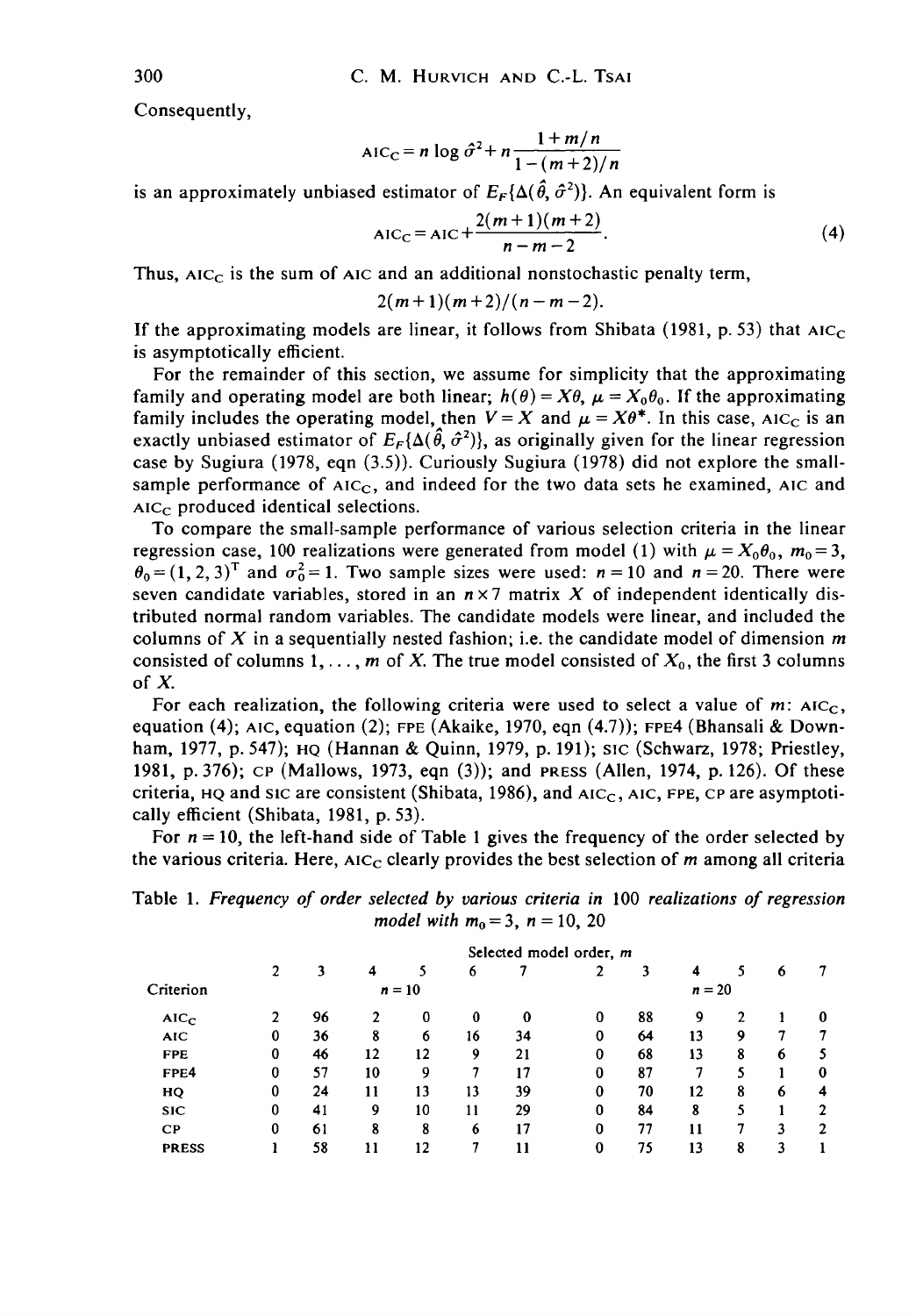studied. The other criteria often show a tendency to overfit the model. We focus now on a comparison between AIC and AIC<sub>C</sub>, both of which are designed to be estimates of the Kullback-Leibler discrepancy. Figure 1 plots the average values of AIC, AIC<sub>C</sub> and  $\Delta(\hat{\theta}, \hat{\sigma}^2)$ , DELTA, as functions of m. For  $m > m_0$ , AIC is a strongly negatively biased estimator of  $E_F{\{\Delta(\hat{\theta}, \hat{\sigma}^2)\}}$ . As m is increased beyond  $m_0$ , AIC first reaches a local maximum and then decreases, eventually falling below the value for  $m = m_0$ . In contrast, the shape of AIC<sub>C</sub> tends to mirror that of  $\Delta(\hat{\theta}, \hat{\sigma}^2)$ , particularly for  $m \ge m_0$ , a region in which AIC<sub>C</sub> is exactly unbiased for  $E_F{\{\Delta(\hat{\theta}, \hat{\sigma}^2)\}}$ . The average value of AIC<sub>C</sub> attains a global minimum at the correct value,  $m = 3$ .

For  $n = 20$  in Table 1, AIC<sub>C</sub> still provides the best selection of m, although several of the other methods also performed well. Among the efficient criteria,  $AIC_C$  strongly outperformed its competitors.



Fig. 1. Average criterion functions and Kullback-Leibler discrepancy in 100 realizations from a regression model with  $m_0 = 3$  and  $n = 10$ .

## 3. MODEL SELECTION FOR AUTOREGRESSION

Suppose that time series data  $x_0, \ldots, x_{n-1}$  are generated from a Gaussian zero-mean weakly stationary stochastic process. The approximating model is an order-m autoregressive model with parameters  $\hat{a} = (1, \hat{a}_1, \dots, \hat{a}_m)^T$  and white noise variance  $\hat{P}_m$  fitted to the data by maximum likelihood or some other asymptotically equivalent method, e.g. least-squares or Burg's (1978) method. The AIC criterion for selecting an autoregressive model is given by

$$
AIC = n(\log \hat{P}_m + 1) + 2(m + 1).
$$

In the Appendix it is shown that, if the approximating family includes the operating model, an approximately unbiased estimator of the Kullback-Leibler discrepancy is given by

$$
AIC_C = n \log \hat{P}_m + n \frac{1 + m/n}{1 - (m+2)/n}.
$$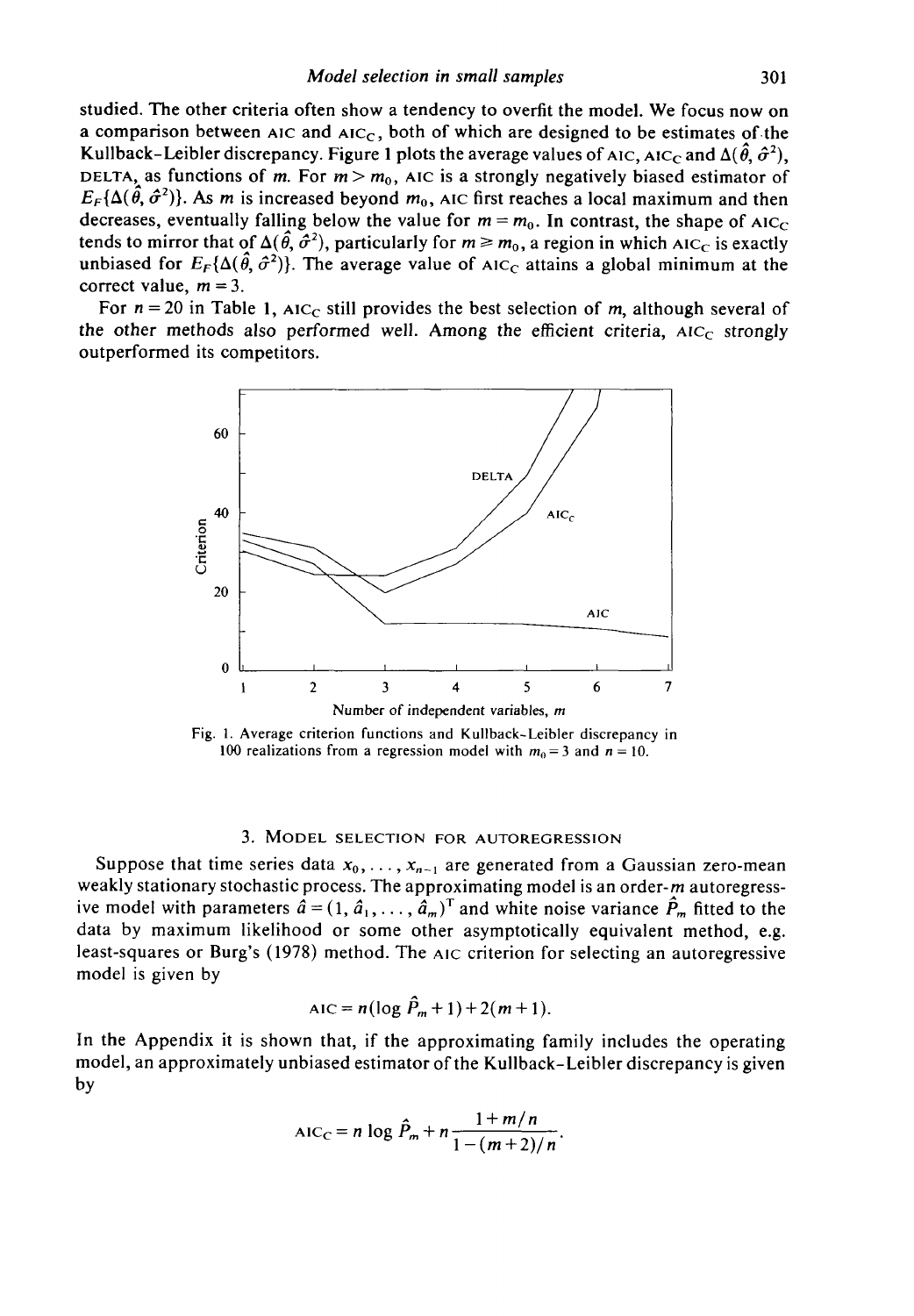This has exactly the same form as the version of  $AIC_C$  obtained earlier for regression. Also as in the regression case,  $AIC_C$  and  $AIC$  are related by (4).

To examine small-sample performance, 100 realizations were generated from the second-order autoregressive model

$$
x_{t}=0.99x_{t-1}-0.8x_{t-2}+\varepsilon_{t} (t=0,\ldots,n-1),
$$

with  $\varepsilon$ , independent identically distributed standard normal. Two sample sizes were used:  $n = 23$  and  $n = 30$ . For each realization, Burg's method was used to fit candidate autoregressive models of orders 1,..., 20, and various criteria were used to select from among the candidate models. Most of the criteria examined here are direct generalizations of the corresponding regression criteria with  $\hat{P}_m$  used in place of  $\hat{\sigma}^2$ : AIC<sub>C</sub>, AIC, FPE, HQ, SIC. Two additional criteria proposed specifically for time series were also examined: BIC (Akaike, 1978; Priestley, 1981, p. 375), and CAT (Parzen, 1977, eqn (2.9)). The efficient criteria were AIC<sub>C</sub>, AIC, FPE (Shibata, 1980), and CAT (Bhansali, 1986). The consistent criteria were HQ, SIC, BIC.

For *n* = 23, Table 2 gives first the frequency of the model orders selected by the criteria. Two different maximum model order cut-offs were used: max = 10, max = 20. For *n* = 23,  $max = 20$ , AIC<sub>C</sub> performed best, followed closely by BIC, while all other criteria performed poorly. When max was reduced to 10,  $AIC<sub>C</sub>$  was slightly outperformed by BIC, but  $AIC<sub>C</sub>$ was still the best of the efficient methods. Figure 2 plots the average values of the Kullback-Leibler discrepancy,  $AIC<sub>C</sub>$  and  $AIC$  as functions of m. The patterns are quite similar to those observed in Fig. 1 for the linear regression case.

Table 2. *Frequency of order selected by various criteria in* 100 *realizations of second-order autoregressive model with n* = 23, *first value, and n =* 30, *second value*

|            | Selected model order, m |        |            |          |           |            |        |         |          |  |  |
|------------|-------------------------|--------|------------|----------|-----------|------------|--------|---------|----------|--|--|
|            |                         | 2      | $3 - 5$    | $6 - 10$ | $11 - 20$ |            |        | $3 - 5$ | $6 - 10$ |  |  |
| Criterion  |                         |        | $max = 20$ |          |           | $max = 10$ |        |         |          |  |  |
| $AIC_C$    | 6, 1                    | 80, 73 | 10, 22     | 4, 3     | 0, 1      | 6,1        | 80, 74 | 10.22   | 4, 3     |  |  |
| <b>AIC</b> | 1,0                     | 7, 31  | 2, 12      | 2, 6     | 88.51     | 3,0        | 52, 52 | 19,28   | 26, 20   |  |  |
| <b>FPE</b> | 2, 0                    | 19, 41 | 5, 17      | 7, 8     | 67, 34    | 3,0        | 52, 52 | 19, 28  | 26, 20   |  |  |
| HQ         | 1,0                     | 11,50  | 3, 12      | 4, 7     | 81, 31    | 4,1        | 56.64  | 19, 22  | 21, 13   |  |  |
| <b>SIC</b> | 4, 2                    | 31.82  | 3,8        | 1, 3     | 61, 5     | 6, 2       | 78,86  | 9, 9    | 7, 3     |  |  |
| <b>BIC</b> | 4,0                     | 77.90  | 10, 8      | 3, 0     | 6, 2      | 5,0        | 81.91  | 10, 8   | 4, 1     |  |  |
| <b>CAT</b> | 2, 0                    | 20, 43 | 5, 16      | 8, 10    | 65, 31    | 3,0        | 54, 58 | 19, 26  | 24, 16   |  |  |
|            |                         |        |            |          |           |            |        |         |          |  |  |

For  $n = 30$ , the second entry in Table 2, AIC<sub>C</sub> was strongly outperformed by the consistent methods sic and BIC, but  $AIC<sub>C</sub>$  was still the best of the efficient methods, by a wide margin.

In all cases, the value of the maximum cut-off had virtually no effect on the model chosen by  $AIC<sub>C</sub>$ . For many of the other criteria, however, increasing the value of max tended to lead to increased overfitting of the model. To explore this further, Fig.  $3(a)$ , (b) plots the average criterion functions corresponding to the efficient and consistent methods, respectively, for  $n = 23$ . Except for AIC<sub>C</sub>, the shapes corresponding to the efficient methods mirror the shape of AIC, and hence the criteria tend to favour large model orders, while the shape of  $AIC<sub>C</sub>$  resembles that of DELTA. The consistent methods suffer from this overfitting problem as well, except for BIC.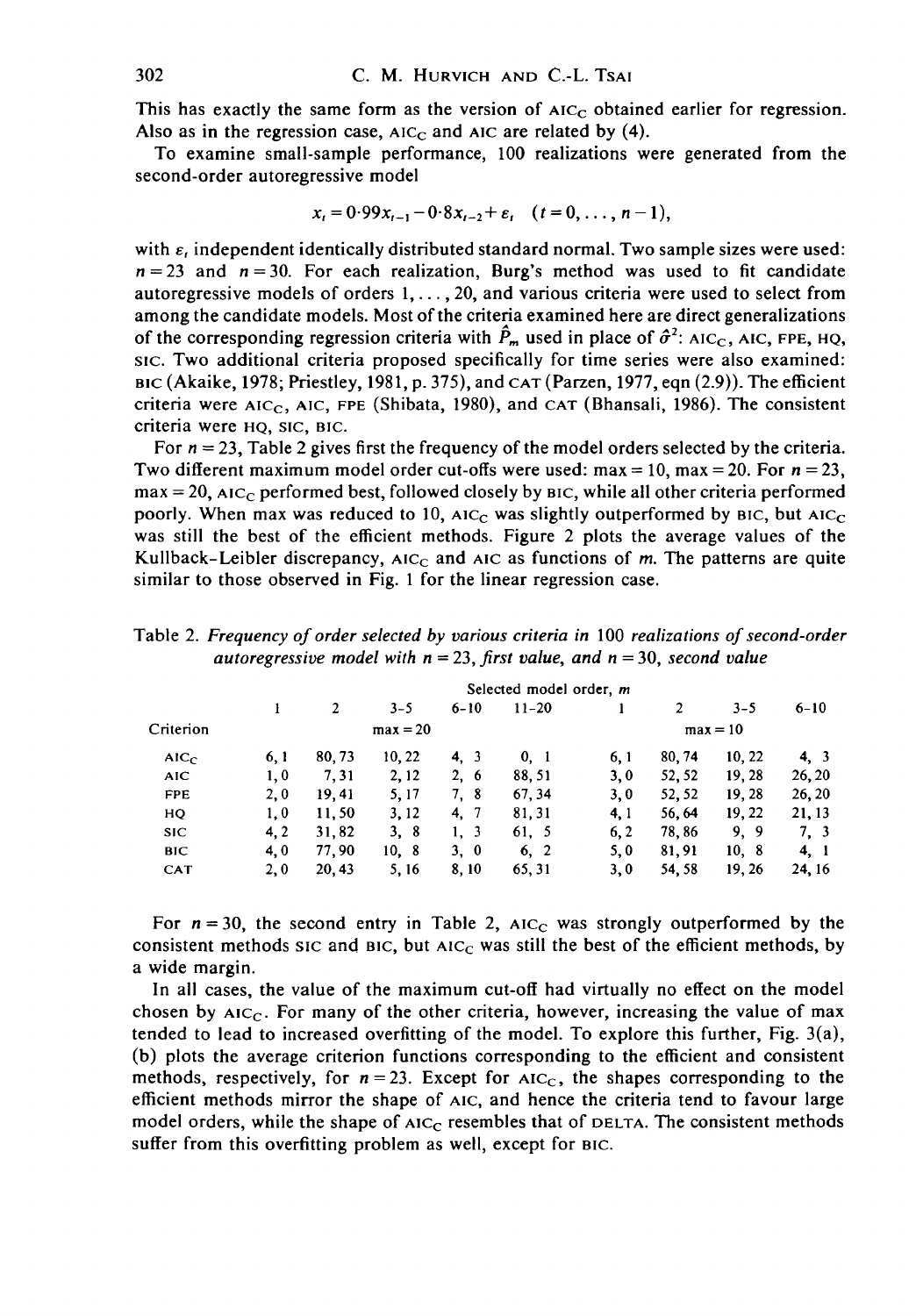

Fig. 2. Average criterion functions and Kullback-Leibler discrepancy in 100 realizations from an autoregressive model with  $m_0 = 2$  and  $n = 23$ .



Fig. 3. Average of all criterion functions and Kullback-Leibler discrepancy in 100 realizations from an autoregressive model with  $m_0 = 2$  and  $n = 23$ ; (a) Efficient methods, (b) Consistent methods.

## 4. DISCUSSION

A common pattern in many of the criterion functions studied here is the eventual decline with increasing m, leading to overfitting of the model; see, for example, Fig. 1-3. Here, we show that the expectation of AIC has this pattern, thereby obtaining a partial theoretical explanation for the overfitting problem. In the autoregressive case, if the approximating family includes the operating model, and *Pm* is the operating white noise variance, then  $n\hat{P}_m/P_m$  is approximately distributed as  $\chi^2_{n-m}$ , and

$$
E(\log P_m)
$$
 = log 2 +  $\psi(\frac{1}{2}n - \frac{1}{2}m)$  + log  $(P_m/n)$ ,

where  $\psi$  is the digamma function (Johnson & Kotz, 1970, p. 198, eqn (67)). Thus,

$$
E(AIC) \approx n\{\log 2 + \psi(\frac{1}{2}n - \frac{1}{2}m) + \log(P_m/n) + 1\} + 2(m+1). \tag{5}
$$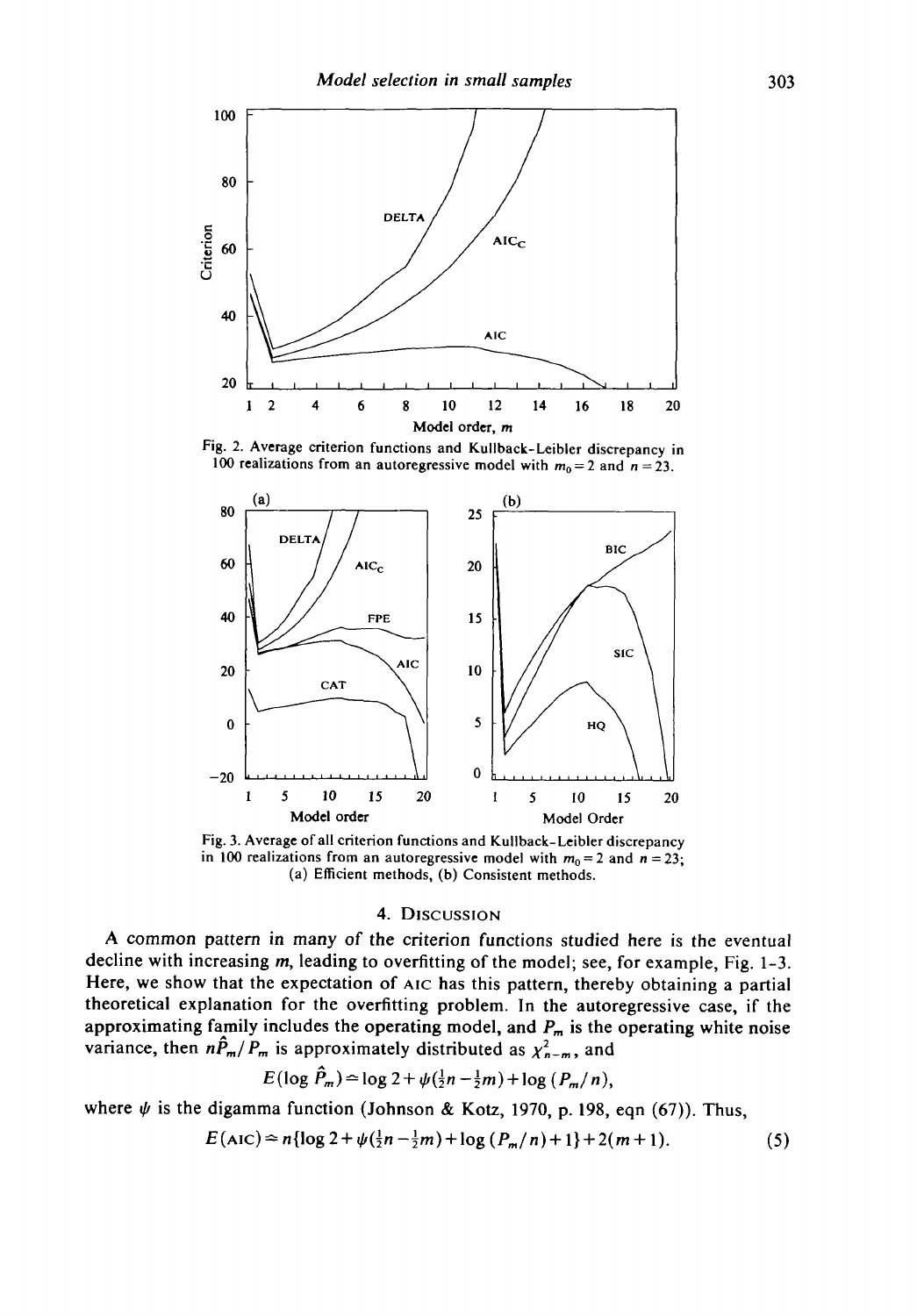As a function of *m,* the right-hand side of (5) has the same concave shape as found in the AIC plots of Fig. 1-3. For the linear regression case, (5) is exact, if  $\hat{P}_m$ ,  $P_m$  are replaced by  $\hat{\sigma}^2$ ,  $\sigma_0^2$ , respectively.

We have shown that AIC yields a biased estimate of the Kullback-Leibler information, and that this bias tends to cause overfitting of the model, in the cases of regression and autoregressive time series. We have also demonstrated that a bias-correction in AIC is able to overcome the above deficiencies.

Additional time series models in which AIC, SIC and HQ have been applied include nonstationary autoregressions (Tsay, 1984) and mixed autoregressive moving averages, ARMA (Hannan, 1980). Here, we explore the potential applicability of  $AIC<sub>C</sub>$  for these models, based on theoretical and simulation results.

For stationary autoregressive models, Shibata (1976) obtained the asymptotic distribution of the order selected by AIC. Hannan (1980) and Tsay (1984) generalized Shibata's result to nonstationary autoregressive and ARMA models, respectively. Since the difference between AIC, equation (3), and AIC<sub>C</sub>, equation (4), is a nonstochastic term of order  $1/n$ , Theorem 1 of Shibata (1976, p. 119), Theorem 2 of Hannan (1980, p. 1073) and Theorem 1 of Tsay (1984, p. 1427) can be extended directly to  $AIC_{C}$ .

Next, we present simulation results on the behaviour of  $AIC<sub>C</sub>$  for nonstationary autoregressive and ARMA model selection. All models were estimated by conditional maximum likelihood. One hundred realizations of the nonstationary third-order autoregression

$$
(1-B^2)(1+0.95B)x_i = \varepsilon_i
$$

were generated, with sample size  $n = 15$ , and  $\varepsilon_i$  independent identically distributed standard normal. Here, *B* is the backshift operator,  $Bx_i = x_{i-1}$ . Table 3 lists the frequency of the order selected by the criteria  $AIC<sub>C</sub>$ , AIC, HQ and SIC. Of these four criteria,  $AIC<sub>C</sub>$ performs best. For the case of ARMA model selection, 100 realizations of the first-order moving average model  $x_i = \varepsilon_i + 0.95\varepsilon_{i-1}$  were generated, with sample size  $n = 15$ , and  $\varepsilon_i$ independent identically distributed standard normal. Table 4 gives the frequency of the

Table 3. *Frequency of order selected by various criteria in* 100 *realizations of nonstationary third-order autoregressive model with*  $n = 15$ 

| Criterion        | Selected model order |         |         |         |         |         |  |  |  |
|------------------|----------------------|---------|---------|---------|---------|---------|--|--|--|
|                  | $m=1$                | $m = 2$ | $m = 3$ | $m = 4$ | $m = 5$ | $m = 6$ |  |  |  |
| AIC <sub>C</sub> | 8                    |         | 45      |         |         |         |  |  |  |
| AIC.             |                      |         | 10      |         | 10      | 64      |  |  |  |
| HQ.              | ٦                    |         | 10      |         | 10      | 64      |  |  |  |
| <b>SIC</b>       |                      |         | 19      |         |         |         |  |  |  |

Table 4. *Frequency of model selected by various criteria in* 100 *realizations of first-order moving average with n =* 15. *Candidate models are pure autoregressive,* AR, *pure moving average,* MA, *and mixed autoregressive-moving average,* ARMA

| Model            | $AIC_C$ | AIC | HО | SIC. | Model      | $AIC_C$ | AIC. | HQ SIC |    |
|------------------|---------|-----|----|------|------------|---------|------|--------|----|
| $AR(1) - AR(4)$  |         |     |    |      | ARMA(1, 1) | 10      |      | 4      |    |
| $AR(5)-AR(6)$    | 13      | 38  | 38 | 31   | ARMA(1, 2) | 12      |      |        |    |
| MA(1)            | 20      |     |    |      | ARMA(2,1)  | 10      |      |        | 4  |
| $MA(2) - MA(4)$  | 10      |     |    |      | ARMA(2, 2) | 20      | 24   | 24     | 26 |
| $MA(5) - MA(10)$ | 0       | 20  | 20 | 14   |            |         |      |        |    |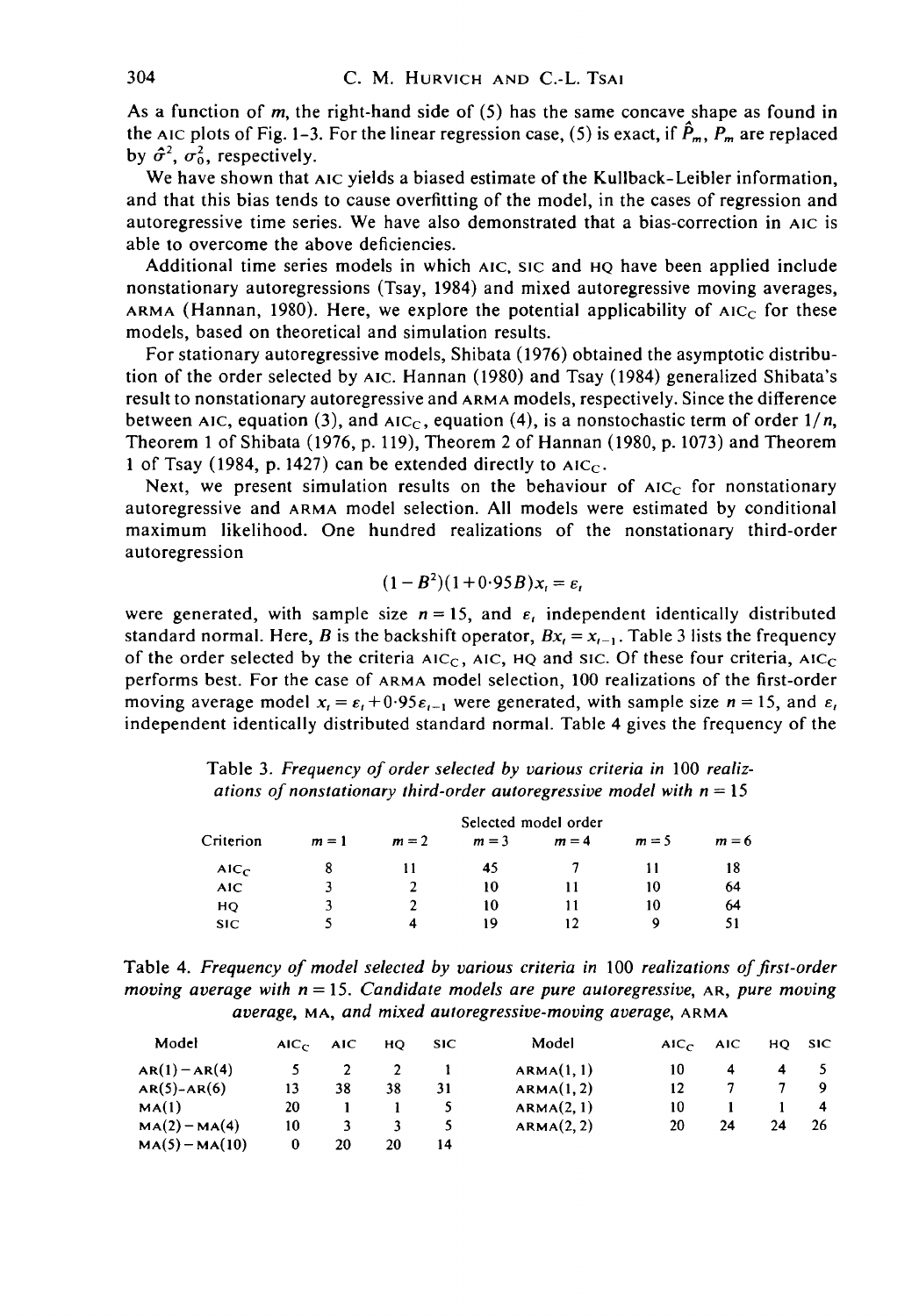model selected by  $AIC_C$ ,  $AIC$ ,  $HQ$  and  $SIC$ . Here, the candidates included a variety of pure autoregressive, pure moving average and mixed ARMA models. Of the four criteria,  $AIC<sub>C</sub>$  selected the correct model most frequently, in 20 cases. Further, the models selected by  $AIC<sub>C</sub>$ , although often incorrect, were typically much more parsimonious than those selected by the other criteria.

## ACKNOWLEDGMENT

The authors are grateful to the referee for suggesting the additional applications of AIC<sub>C</sub> discussed in § 4.

#### **APPENDIX**

#### *Derivation of* AIC<sub>C</sub> for autoregressive models

Here, we suppose that univariate time series data  $x_0, \ldots, x_{n-1}$  are available. The operating model is that the data form a piece of a realization of a Gaussian zero-mean weakly stationary stochastic process with autocovariance  $c_r = E(x_r x_{r-r})$  and spectral density

$$
f(\omega) = \frac{1}{2\pi} \sum_{r=-\infty}^{\infty} c_r \exp(i r \omega).
$$

Suppose that  $g(\omega)$  is an even nonnegative integrable function on  $[-\pi, \pi]$ . An approximation due to Whittle (1953, p. 133) is that the corresponding log likelihood  $l(g)$  is such that

$$
-2I(g) \approx n \log{(2\pi)} + \frac{n}{2\pi} \int_{-\pi}^{\pi} \left\{ \log g(\omega) + I(\omega)/g(\omega) \right\} d\omega,
$$

where

$$
I(\omega) = \frac{1}{2\pi n} \left| \sum_{i=0}^{n-1} x_i \exp(-i\omega t) \right|^2
$$

is the periodogram. Since  $I(\omega)$  is an asymptotically unbiased estimator of  $f(\omega)$ , we have

$$
E\{-2l(g)\} \simeq d(f,g) = n \log (2\pi) + \frac{n}{2\pi} \int_{-\pi}^{\pi} \left\{ \log g(\omega) + f(\omega)/g(\omega) \right\} d\omega.
$$

Thus, the discrepancy function  $d(f, g)$  serves as an approximation to the Kullback-Leibler information.

The approximating model is the order-*m* autoregressive model with parameters  $\hat{a}$  =  $(1, \hat{a}_1, \ldots, \hat{a}_m)^T$  and white noise variance  $\hat{P}_m$ , fitted to the data by maximum likelihood or some other asymptotically equivalent method, e.g. least-squares or the Burg method. The resulting approximating spectral density is

$$
\hat{f}(\omega) = \frac{\hat{P}_m/(2\pi)}{\left|\sum \hat{a}_k \exp(i\omega k)\right|^2},
$$

where  $\hat{a}_0 = 1$ , and the sum is over  $k = 0, \ldots, m$ .

We now assume that the approximating family includes the operating model. Then the process is an  $AR(m)$  process which is potentially degenerate to a lower-order autoregression. Let  $a =$  $(1, a_1, \ldots, a_m)^T$ ,  $P_m$  be the solutions to the population Yule-Walker equations  $R_m a =$  $(P_m, 0, \ldots, 0)^{\mathsf{T}}$ , where

$$
R_m = \begin{bmatrix} c_0 & c_1 & \dots & c_m \\ c_1 & c_0 & \dots & c_{m-1} \\ \vdots & \vdots & \dots & \vdots \\ c_m & c_{m-1} & \dots & c_0 \end{bmatrix}.
$$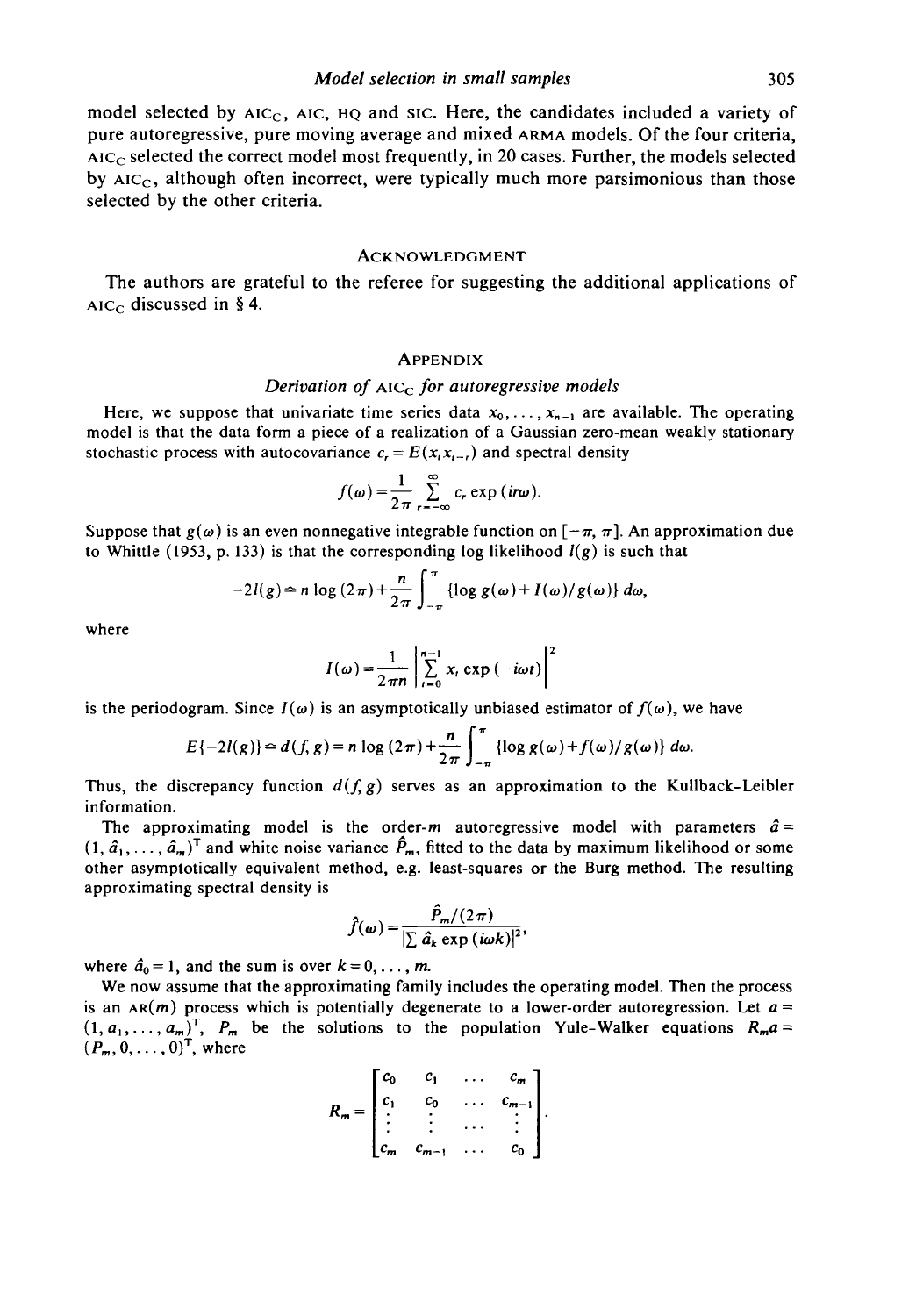The final *m* entries of  $\sqrt{n}(\hat{a}-a)$  are asymptotically normal  $N(0, P_m R_{m-1}^{-1})$ , and  $n\hat{P}_m/P_m$  is asymptotically distributed as  $\chi^2_{n-m}$ , independently of  $\hat{a}$  (Brockwell & Davis, 1987, p. 254). Assuming for the sake of mathematical tractability that these asymptotic results are exact for finite *n,* and using Kolmogorov's formula (Brockwell & Davis, 1987, p. 184) as well as basic properties of the Yule-Walker equations, we have

$$
E\{d(f, \hat{f})/n\} = \log(2\pi) + \frac{1}{2\pi} E \int_{-\pi}^{\pi} \{\log \hat{f}(\omega) + f(\omega)/\hat{f}(\omega)\} d\omega
$$
  
\n
$$
= E(\log \hat{P}_m) + E \int_{-\pi}^{\pi} \frac{f(\omega)}{\hat{P}_m} \left| \sum_{k=0}^{m} \hat{a}_k \exp(i\omega k) \right|^2 d\omega
$$
  
\n
$$
= E(\log \hat{P}_m) + E(\hat{a}^{\mathrm{T}} R_m \hat{a}/\hat{P}_m)
$$
  
\n
$$
= E(\log \hat{P}_m) + E\{P_m + (\hat{a} - a)^{\mathrm{T}} R_m (\hat{a} - a)/\hat{P}_m\}
$$
  
\n
$$
= E(\log \hat{P}_m) + E\{\frac{P_m(1 + n^{-1}\chi_m^2)}{P_m(n^{-1}\chi_{n-m}^2)}\}
$$
  
\n
$$
= E(\log \hat{P}_m) + nE(1/\chi_{n-m}^2) + \frac{m}{n-m} E\{F(m, n-m)\}
$$
  
\n
$$
= E(\log \hat{P}_m) + \frac{n}{n-m-2} + \frac{m}{n-m} \frac{n-m}{n-m-2}
$$
  
\n
$$
= E(\log \hat{P}_m) + \frac{n+m}{n-m-2}.
$$

Thus, we obtain the approximately unbiased estimator of  $E\{d(f, \hat{f})\}$  as

$$
AIC_C = n \log \hat{P}_m + n \frac{1 + m/n}{1 - (m+2)/n}.
$$

It follows (Shibata, 1980, p. 160) that  $AIC<sub>C</sub>$  is asymptotically efficient. Note that  $AIC<sub>C</sub>$  obtained here is equivalent to the formula derived in § 2 for the regression case.

#### **REFERENCES**

AKAIKE, H. (1970). Statistical predictor identification. *Ann. Inst. Statist. Math.* 22, 203-17

AKAIKE, H. (1973). Information theory and an extension of the maximum likelihood principle. In *2nd International Symposium on Information Theory,* Ed. B.N. Petrov and F. Csaki, pp. 267-81. Budapest: Akademia Kiado.

AKAIKE, H. (1978). A Bayesian analysis of the minimum AIC procedure. *Ann. Inst. Statist. Math.* A 30,9-14. ALLEN, D. M. (1974). The relationship between variable selection and data augmentation and a method for prediction. *Technometrics* 16, 125-7.

BHANSALI, R. J. (1986). Asymptotically efficient selection of the order by the criterion autoregressive transfer function. *Ann. Statist.* 14, 315-25.

BHANSALI, R. J. & DOWNHAM, D. Y. (1977). Some properties of the order of an autoregressive model selected by a generalization of Akaike's FPE criterion. *Biometrika* 64, 547-51.

BROCKWELL, P. J. & DAVIS, R. A. (1987). *Time Series: Theory and Methods.* New York: Springer Verlag.

BURG, J. P. (1978). A new analysis technique for time series data. In *Modern Spectrum Analysis,* Ed. D. G. Childers, pp. 42-8. New York: IEEE Press.

GALLANT, A. R. (1986). *Nonlinear Statistical Models.* New York: Wiley.

HANNAN, E. J. (1980). The estimation of the order of an ARMA process. *Ann. Statist.* 8, 1071-81.

HANNAN, E. J. & QUINN, B. G. (1979). The determination of the order of autoregression. *J. R. Statist Soc* B 41, 190-5.